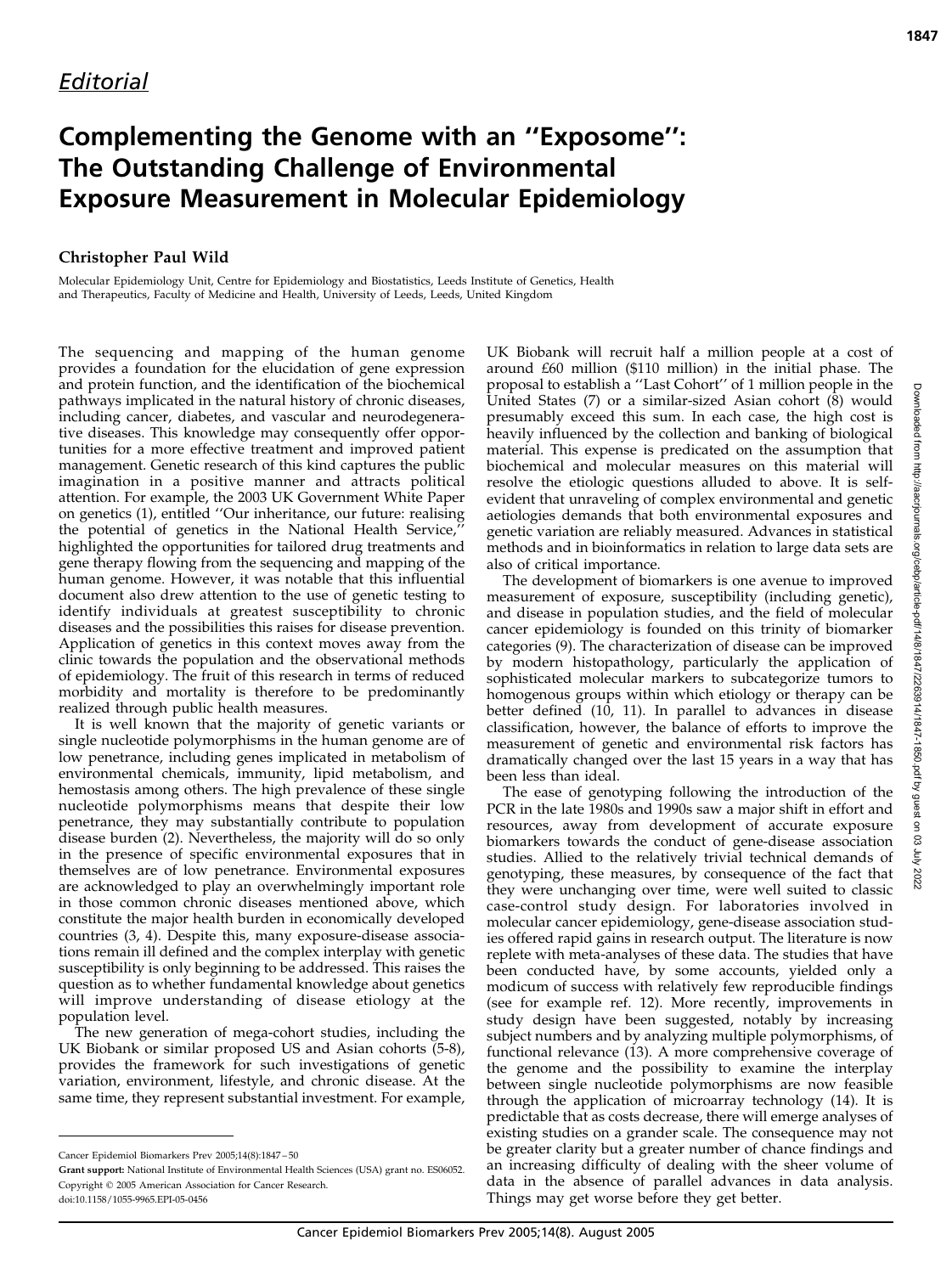Partially as a consequence of the emphasis on genotyping, the accurate assessment of many environmental exposures remains an outstanding and largely unmet challenge in cancer epidemiology. As measurement of one half of the gene:environment equation continues to be refined, the other remains subject to a large degree of misclassification (15). In this imbalance, we risk adopting the image of the male fiddler crab (Uca pugnax), a species characterized by one huge welldeveloped claw (growing to 65% of its total body weight) waved proudly to attract a mate, but contrasting almost comically with its second, apparently underdeveloped one; the analogy breaks down of course in that the claws of the fiddler crab are adapted to purpose.

The imbalance in measurement precision of genes and environment has consequences, most fundamentally in compromising the ability to fully derive public health benefits from expenditure on the human genome and the aforementioned cohort studies. There is a desperate need to develop methods with the same precision for an individual's environmental exposure as we have for the individual's genome. I would like to suggest that there is need for an ''exposome'' to match the ''genome.'' This concept of an exposome may be useful in drawing attention to the need for methodologic developments in exposure assessment.

At its most complete, the exposome encompasses life-course environmental exposures (including lifestyle factors), from the prenatal period onwards. Developing reliable measurement tools for such a complete exposure history is extremely challenging. Unlike the genome, the exposome is a highly variable and dynamic entity that evolves throughout the lifetime of the individual. It is not without good cause that progress has been limited in meeting this goal. However, the methodologic challenge may not be more daunting than the one faced two decades ago of investigating an estimated 10 million single nucleotide polymorphisms in the human genome. In addition, as with the genome, even a partial, targeted understanding of exposure can provide substantial advances; a prime example is the contribution of aflatoxin exposure biomarkers to the assignment of hepatocellular carcinoma risk in developing countries (16). Of course, biomarkers will only be part of the solution and will need to be coupled with increasingly refined questionnaire-based approaches. Nevertheless, it is the prospective cohort study design that best suits the exposure biomarker approach, providing as it does opportunities for repeat sampling to enable a broader timeframe of exposure assessment, coupled to the avoidance of reverse causation by the collection of samples in advance of disease onset.

Infectious disease epidemiology has extensively employed exposure biomarkers. In the case of infections and cancer, developmental work to establish validated laboratory assays for antibodies to viral or bacterial antigens (e.g., hepatitis viruses, human papilloma virus, and Helicobacter pylori) has been central to understanding the etiologic role of these agents in epidemiologic studies. For example, in the case of H. pylori and gastric cancer, only 11 years elapsed between identification of the organism in 1983 and its classification as a human carcinogen by the IARC in 1994 (17). Similarly, in the case of hepatitis B virus and liver cancer, it was the availability of a sensitive and specific marker of infection (hepatitis B surface antigen) that transformed the epidemiology that had earlier relied on less precise markers of exposure, such as clinical history. These examples illustrate the value of precise biomarkers of exposure in epidemiology. The first generation of exposure biomarkers in molecular cancer epidemiology was predominantly derived from the paradigm of chemical carcinogenesis. This led to emphasis on genotoxic chemicals and methods to measure carcinogen-DNA adducts or carcinogen-protein adducts (as surrogates for DNA adducts) and carcinogen metabolites in body fluids

(18, 19). There has been less emphasis on biomarkers of exposure in light of other nongenotoxic, mechanistic paradigms, although many environmental risk factors act through such mechanisms (e.g., receptor-mediated effects or alterations in cell proliferation).

The emphasis on DNA and protein adducts has undoubtedly contributed substantially to establishing the biological plausibility of exposure-disease associations. Examples include investigations of the association between genotypes for carcinogen-metabolizing enzymes and adduct levels, or the use of biomarkers as modifiable end points in short-term intervention studies (20). In contrast, the application of exposure biomarkers of this nature to etiologic studies is far more limited. Aflatoxin is perhaps the prime example in which the exposure biomarker permitted categorization of this environmental agent as a human carcinogen (21, 22), others include polycyclic aromatic hydrocarbon-DNA adducts in lung cancer (23) and arylamine-hemoglobin adducts in bladder cancer (24). Valuable progress is still being made in this area and some chemical-specific markers have the advantage of combining information on exposure with insights into individual susceptibility and mechanistic pathways (25). However, even accepting that researchers in the exposure arena might have been enticed away to genotype, it is still striking that the number of successful applications of environmental exposure biomarkers into etiologic studies is relatively modest. In addition to the call for more commitment, there is also a need for novel approaches.

In this context, it is pertinent to ask whether the new "omics" technologies of transcriptomics, proteomics, and metabonomics can help unlock the problem of environmental exposure assessment. Currently, these methods are mainly applied to the understanding of disease mechanisms and diagnosis. Their validity for exposure assessment primarily revolves around whether specific exposures will be reflected by altered levels of mRNA, proteins, or metabolites. Will the ''omics'' with their thousands of composite parts offer specific signatures or fingerprints of environmental exposures across a broad spectrum of mechanisms of action, both genotoxic and nongenotoxic? Is this new technology in a position to permit a step-change in exposure assessment?

There are indications that this is a fruitful area of research, albeit one that to date is relatively unexplored. For example, with respect to mRNA expression, studies of naturally occurring or industrial compounds with estrogen activity do alter the expression of similar genes in vitro. A panel of 172 genes were selected to create a customized DNA microarray that responded to exposure to this class of compounds in a cell model system (26). In vitro ionizing irradiation of human lymphocytes induced alterations in expression of specific genes (27). Subsequent studies in lymphocytes of patients undergoing whole body irradiation revealed specific patterns of gene induction and some of the affected genes were the same as those identified from the in vitro studies (28). Microarray data were confirmed by reverse transcription-PCR for specific genes, illustrating the way in which initial screening can be translated to low-density arrays of gene subsets for more routine analysis. It was noteworthy that some genes responded to the first dose of radiation but not the second, and there was considerable heterogeneity in response between patients; both these observations are important when thinking of application to environmental exposures. Application of DNA microarray in a population setting was shown when a panel of 36 candidate reporter genes were identified that were able to discriminate between smokers and nonsmokers (29). Importantly, expression of the reporter genes was not correlated with potential confounding factors such as alcohol, aspirin use, and vegetable intake. As with the study of ionizing radiation, analyses of mRNA were done in peripheral blood cells, suggesting that such technology might be applicable at the population level.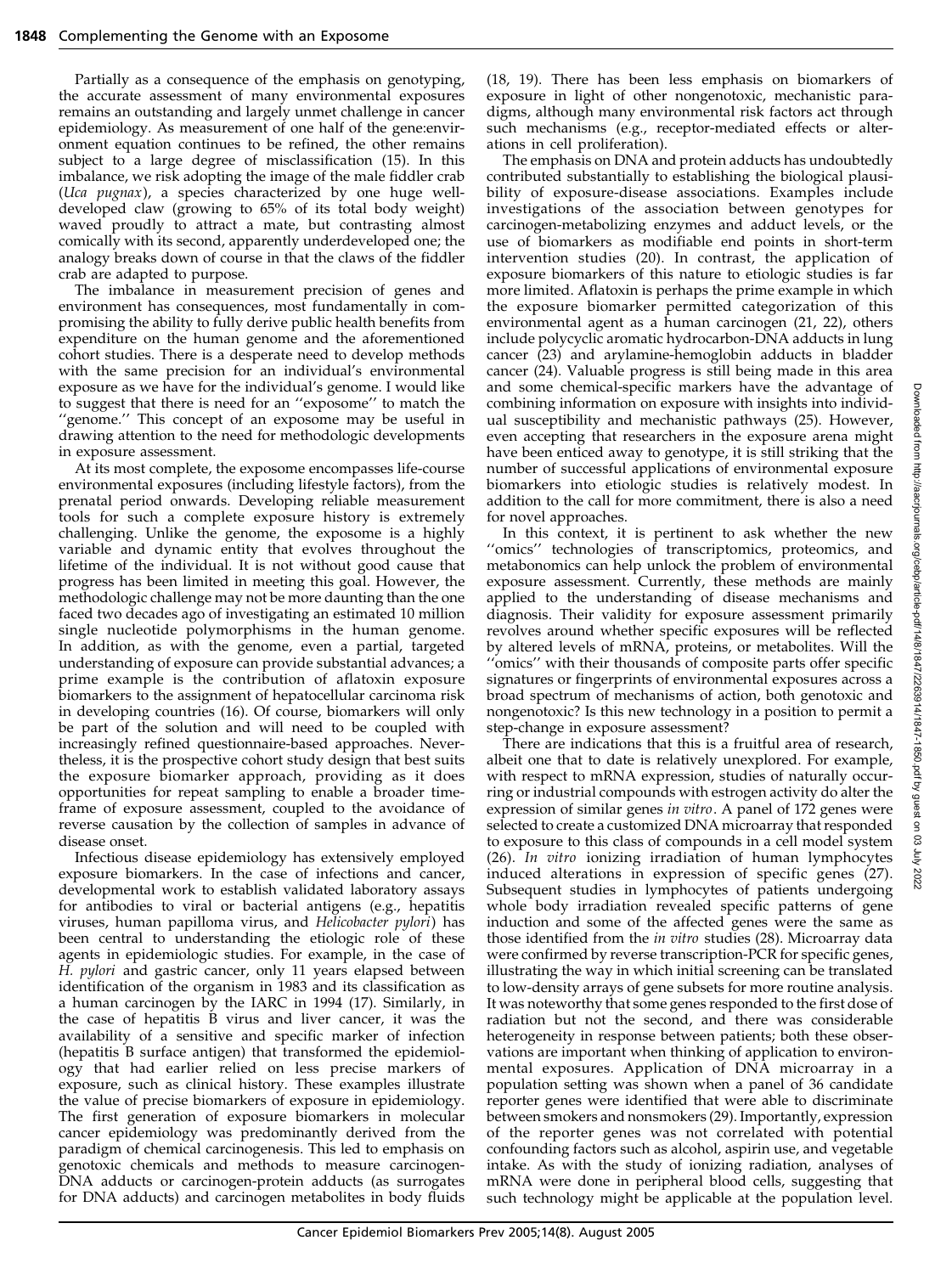Both these studies provide some encouragement to the strategy of identifying panels of genes responsive to specific exposures.

Proteomics, like transcriptomics, is being primarily explored with a view to disease diagnosis and prognosis, identifying panels of proteins that permit those with and without disease to be discriminated. Currently, applications to human exposure assessment do not seem to be common although investigations in vitro with mobile-phone radiation have been reported (30).

Examination of the small molecule metabolites that constitute the metabolome also offers opportunities to address exposure. Metabolomics currently employs <sup>1</sup>H nuclear magnetic resonance or liquid chromatography coupled to mass spectrometry, and it is estimated that the metabolome comprises of the order of 3,000 major metabolites (31). One approach is to simply scale up a metabolic profile by increasing the number of specific known metabolites analyzed for a given chemical or class of chemical exposure. The alternative is to use the metabolome to identify altered patterns of metabolites, a metabolic fingerprint, in analogous fashion to the gene and protein expression arrays discussed above. An example comes from a study of mice exposed to *Schistosoma mansoni* in which differences in urinary metabolite fingerprints were obtained (32). The data pointed to specific pathways (e.g. glycolysis and amino acid metabolism), being affected by infection, illustrating the potential to also obtain information on disease mechanisms using these methods. Of particular interest is a recent application to individuals who changed from a non-soy to a soy-containing diet (33). As with the patients subject to irradiation mentioned earlier, there was considerable interindividual and temporal heterogeneity in the plasma metabolome and this initially obscured any effect of the dietary change. Principal component analysis was used (as in the mouse study) to examine the intraindividual variation with consumption of the two diets, and by this method differences in plasma profiles were seen. Following further spectral filtering of the data to control for interindividual variation, effects of the soy diet on plasma metabolome began to emerge, including changes in metabolites relating to the lipoprotein profile. The potential application of ''omics'' technologies to characterize dietary exposures (34) therefore receives some support from this early investigation.

This new generation of technologies requires extensive research before judging whether they can provide the stepchange that is required in human exposure assessment. It remains to be seen whether, in principle, mRNA, protein, or metabolite expression can be specific and sensitive enough to define exposures at low levels in human populations. It will be important to understand whether complex mixtures or families of chemicals act through the same pathways and can be represented by common targets at the mRNA, protein, or metabolite level on common mechanistic pathways. However, the dynamic nature of each of these systems may militate against long-term exposure assessment, unless some of the changes prove stable over time. In addition to the necessity for proof of principle, there is also the need for considerable investment in technology with an eye from the outset to their eventual application to large numbers of samples, of often limited quantity. Purification procedures in the case of metabolomics and proteomics will be essential to measure rarer, possibly more informative, proteins or metabolites among the background of quantitatively more dominant species. Although not explicitly discussed here, the need for sophisticated statistical analysis emerges as crucial to any eventual application. As with the earlier generation of exposure biomarkers, a carefully planned strategy, starting with model systems and small-scale human studies, is likely to be most successful (20).

In conclusion, by their nature, prospective cohort studies take time as well as money; given the challenges outlined here, some of this time would seem to be well spent in developing reliable exposure assessment tools. The concept of an exposome may serve to highlight this requirement and to balance the effort going towards characterization of the genome. An extension of the current generation of biomarkers, together with an evaluation of the new generation of ''omics'' technologies, has a crucial role to play in this regard (35). However, advances will require increasing collaboration between epidemiologists, biostatisticians, experts in bioinformatics, and laboratory and environmental scientists. In addition, funding agencies must take a medium- to long-term view and encourage research that focuses on improved measures of environmental risk factors, an area that currently seems to be less of a priority for support than many others in the broad domain of medical research.

## Acknowledgments

The author would like to thank his colleagues David Forman, Janet Cade, Mark Gilthorpe, and Tricia McKinney for their comments on the text.

## References

- 1. Our inheritance, our future: realising the potential of genetics in the National Health Service http://www.dh.gov.uk/assetRoot/04/01/92/39/ 04019239.pdf.
- 2. Vineis P, Schulte P, McMichael AJ. Misconceptions about the use of genetic tests in populations. Lancet 2001;357:709 – 12.
- 3. Peto J. Cancer epidemiology in the last century and the next decade. Nature 2001;411:390 – 5.
- 4. Cappuccio FP. Commentary: epidemiological transition, migration, and cardiovascular disease. Int J Epidemiol 2004;33:387 – 8.
- 5. Collins FS. The case for a US prospective cohort study of genes and environment. Nature 2004;429:475 – 7.
- Barbour V. UK Biobank: a project in search of a protocol? Lancet 2003;361:  $1734 - 8$
- 7. Potter JD. Toward the last cohort. Cancer Epidemiol Biomarkers Prev 2004;  $13:895 - 7.$
- 8. Cyranoski D, Williams R. Health study sets sights on a million people. Nature 2005;434:812.
- 9. Schulte PA, Perera FP. Molecular epidemiology: principles and practice. San
- Diego, CA, USA: Academic Press, Inc.; 1993. 10. David RE, Staudt LM. Molecular diagnosis of lymphoid malignancies by
- gene expression profiling. Curr Opin Hematol 2002;9:333 8. 11. Armstrong SA, Staunton JE, Silverman LB, et al. MLL translocations specify a distinct gene expression profile that distinguishes a unique leukemia. Nat Genet 2002;30:41 – 7.
- 12. Caporaso NE. Why have we failed to find the low penetrance genetic constituents of common cancers? Cancer Epidemiol Biomarkers Prev 2002; 11:1544 – 9.
- 13. Rebbeck TR, Martinez ME, Sellers TA, Shields PG, Wild CP, Potter JD. Genetic variation and cancer: improving the environment for publication of association studies. Cancer Epidemiol Biomarkers Prev 2004;13:  $1985 - 6.$
- 14. Kennedy GC, Matsuzaki H, Dong SL, et al. Large-scale genotyping of complex DNA. Nat Biotechnol 2003;21:1233 – 7.
- 15. Vineis P. A self-fulfilling prophecy: are we underestimating the role of the environment in gene-environment interaction research? Int J Epidemiol 2004;33:945 – 6.
- 16. Wild CP, Turner PC. The toxicology of aflatoxins as a basis for public health decisions. Mutagenesis 2002;17:471-81.
- 17. IARC. Monographs on the evaluation of carcinogenic risks to humans: schistosomes, liver flukes and Helicobacter pylori. Vol. 61. Lyon, France: IARC; 1994.
- 18. Poirier MC. Chemical-induced DNA damage and human cancer risk. Nat Rev Cancer 2004;4:630 – 7.
- 19. Hecht SS. Tobacco carcinogens, their biomarkers and tobacco-induced cancer. Nat Rev Cancer 2003;3:733 – 44.
- 20. Groopman JD, Kensler TW. The light at the end of the tunnel for chemicalspecific biomarker: daylight or headlight? Carcinogenesis 1999;20:1 – 11.
- 21. Qian GS, Ross RK, Yu MC, et al. A follow-up study of urinary markers of aflatoxin exposure and liver cancer risk in Shanghai, Peoples Republic of China. Cancer Epidemiol Biomarkers Prev 1994;3:3 – 10.
- 22. Wang LY, Hatch M, Chen CJ, et al. Aflatoxin exposure and risk of hepatocellular carcinoma in Taiwan. Int J Cancer 1996;67:620 – 5.
- 23. Tang DL, Phillips DH, Stampfer M, et al. Association between carcinogen-DNA adducts in white blood cells and lung cancer risk in the physicians health study. Cancer Res 2001;61:6708 – 12.
- 24. Gan JP, Skipper PL, Gago-Dominguez M, et al. Alkylaniline-hemoglobin adducts and risk of non-smoking-related bladder cancer. J Natl Cancer Inst 2004;96:1425 – 31.
- 25. Carmella SG, Chen M, Yagi H, Jerina DM, Hecht SS. Analysis of